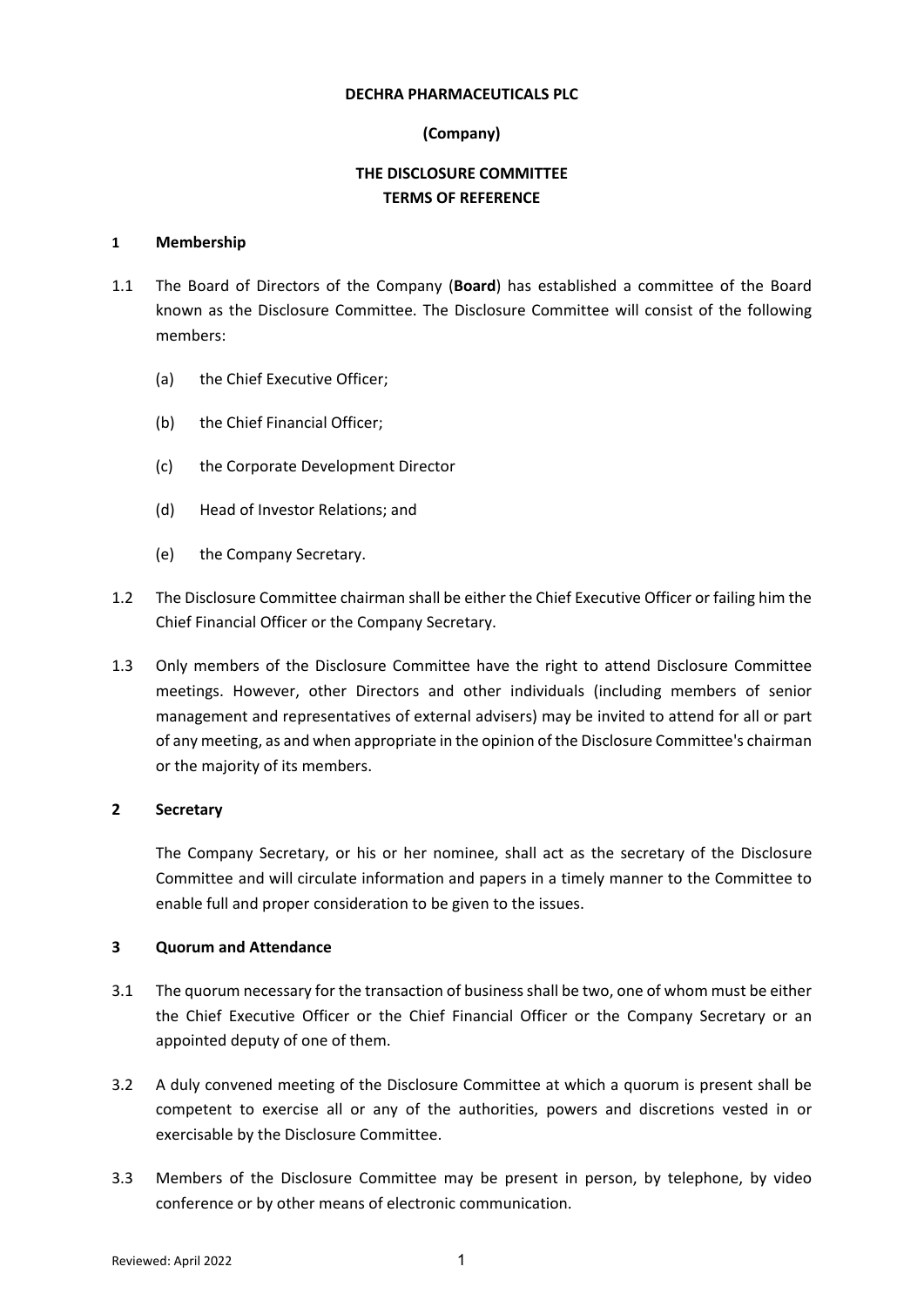- 3.4 Where the Disclosure Committee cannot be convened to reach a timely decision, an Emergency Quorum may discharge the responsibilities of the Disclosure Committee.
- 3.5 An Emergency Quorum shall be a minimum of two, one of whom should be Chief Executive Officer or Chief Financial Officer or their appointed deputy along with the Chairman of the Company or the Senior Independent Non-Executive Director (or any other Non-Executive Director nominated by the Chairman or the Senior Independent Non-Executive Director).

# **4 Frequency of meetings**

The Disclosure Committee shall meet as often as is required in order for the Company to discharge its legal and regulatory disclosure obligations.

# **5 Authority**

- 5.1 The Disclosure Committee has been delegated responsibilities from the Board to oversee the Company's compliance with its disclosure obligations as laid down by Market Abuse Regulation (EU) 596/2014 (as it forms part of UK domestic law by virtue of the European Union (Withdrawal) Act 2018 and as amended by the Financial Services Act 2021) (UK MAR), the Disclosure Guidance and Transparency Rules of the Financial Conduct Authority (FCA) (DTR) and the Listing Rules of the Financial Conduct Authority (Listing Rules).
- 5.2 The Disclosure Committee is authorised by the Board to:
	- (a) seek any information it requires from any employee of the Company (and all employees shall be directed to co-operate with any request made by the Disclosure Committee); and
	- (b) obtain, at the Company's expense, independent legal or other professional advice on any matters within its terms of reference.

# **6 Duties**

The Disclosure Committee shall carry out the following duties:

- 6.1 Assessing and monitoring of information
	- (a) assessing and determining whether information which directly concerns the Company or is submitted to it is "inside information";
	- (b) for information that might in the future become inside information, anticipating when such information might become inside information and continuing to monitor such information; and
	- (c) monitoring market rumour, press speculation, analysts' expectations and any variance between the Company's performance and its own forecasts or any changes in the Company's circumstances and considering whether an announcement via a Regulatory Information Service (an **"RIS"**) is required;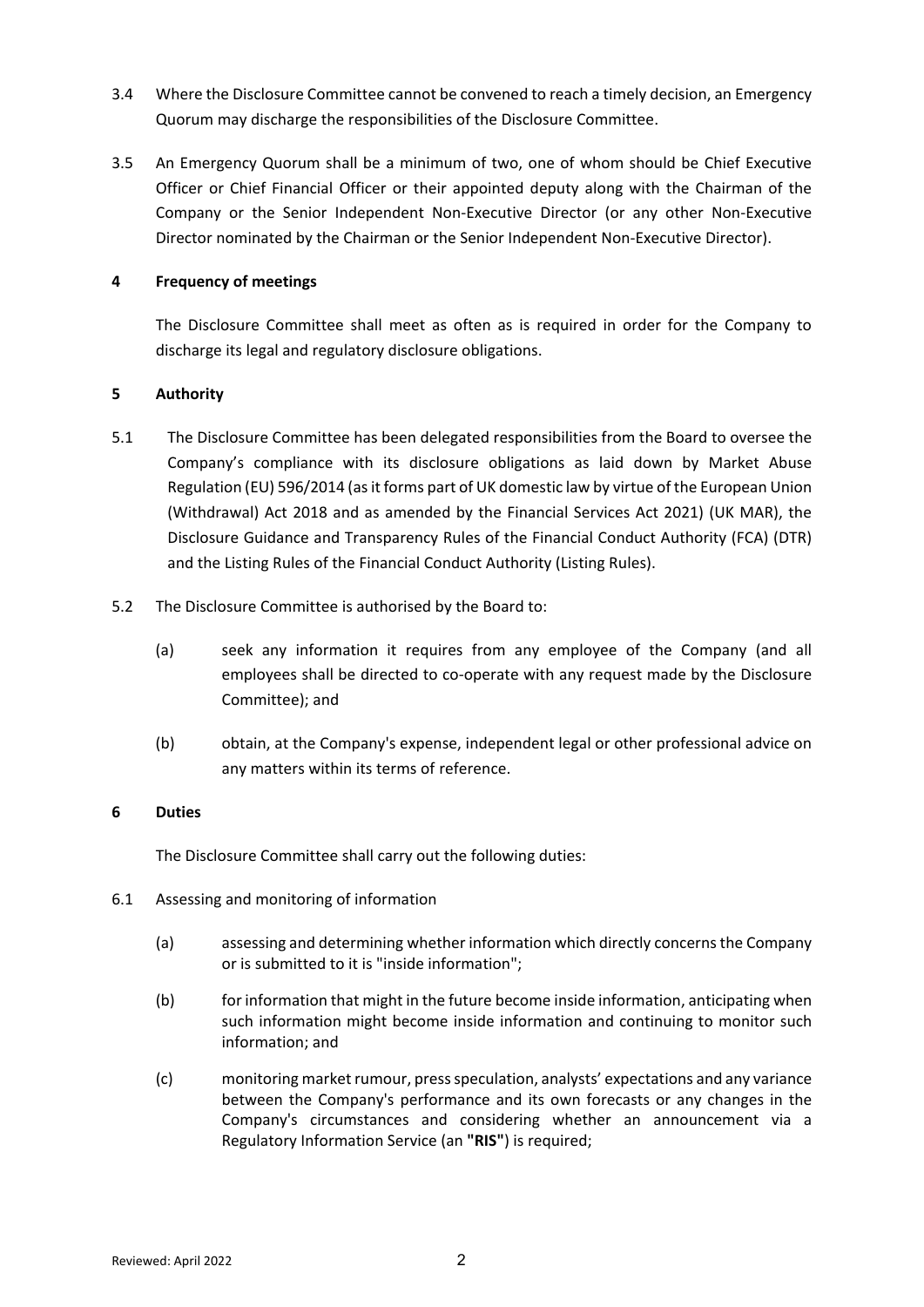- 6.2 Information that is inside information
	- (a) when information is determined to be inside information, procuring the disclosure of that inside information to an RIS as soon as practical in accordance with paragraph 8.3 below; or
	- (b) in the event that it is permissible to delay the disclosure of that inside information, complying with the procedures for a delay period set out in paragraph 8.3 below;
- 6.3 Delay in the disclosure of Inside information
	- (a) assessing whether it is permissible to delay the disclosure of inside information in accordance with UK MAR, including a decision as to whether the following conditions can be met:
		- (i) the legitimate interests of the Company would likely be prejudiced if the inside information was immediately disclosed;
		- (ii) the delay in the disclosure of inside information is not likely to mislead the public; and
		- (iii) the Company can believe that it can retain the confidentiality of the inside information during the period of delay,

(together, the **"Conditions"**);

- (b) arranging for an internal record of any delay (including an explanation as to how the Conditions are fulfilled and the identity of all those involved in the decision to a delay) to be prepared and maintained in accordance with Article 4(1) of the Inside Information Implementing Regulation and Article 17(4) of UK MAR;
- (c) assessing, on a regular basis, for how long the disclosure of inside information should and can, be delayed and whether the Conditions are still being fulfilled;
- (d) assessing whether inside information may be disclosed selectively to third parties in accordance with Articles 10(1) and 17(8) of UK MAR and DTR 2.5.7 ;
- (e) providing consent before market soundings are conducted by officers or employees of the Company and overseeing the terms of the Company's participation in any market sounding;
- (f) arranging for a holding or leak announcement to be available for release;
- 6.4 Announcement of inside information
	- (a) preparing and verifying, and advising on the nature, content, scope and timing of, any announcements for notification of inside information to an RIS in accordance with the requirements in Article 2 of the Inside Information Implementing Regulation (including that an announcement containing inside information must identify in the announcement that it contains inside information);
	- (b) arranging for the posting of information announced to an RIS on the Company's website by the beginning of the business day following the day of the RIS announcement and that it is kept and maintained on the website for a period of at least five years;
	- (c) arranging for the Company website to comply with the requirements in Article 3 of the Inside information Implementing Regulation, including access to the website being non-discriminatory and free of charge, the inside information being easy to find and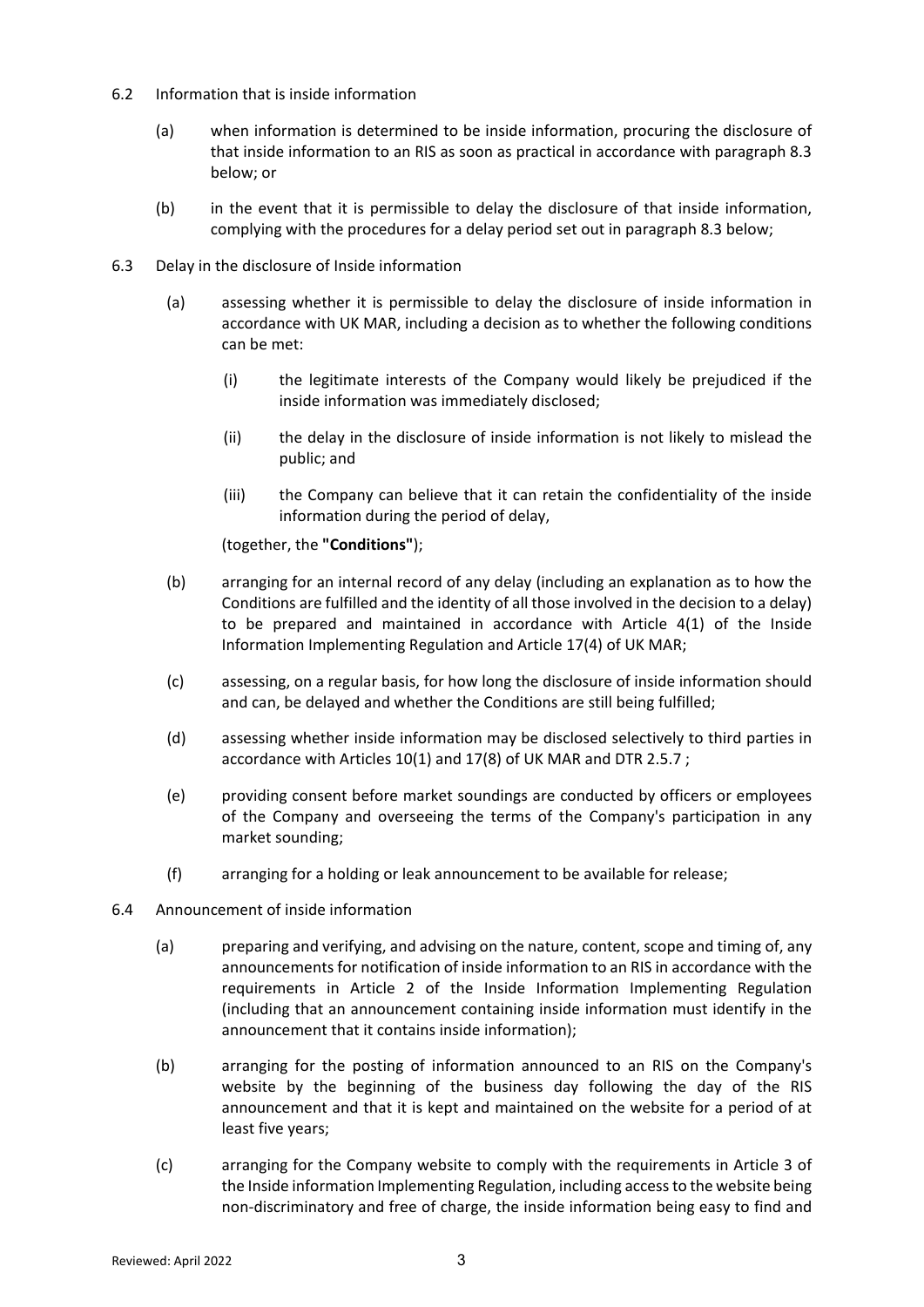located in a dedicated section of the website, in chronological order, showing the date and time of the release of the inside information;

- (d) when inside information is announced following a delay in disclosure, arranging for a notification of a delay to be sent to the FCA immediately after the announcement and, where requested by the FCA, arranging for a written explanation of the delay to be sent to the FCA, in accordance with Article 4 of the Inside Information Implementing Regulation (EU) 2016/ 1055 and Article 17(4) of UK MAR;
- (e) checking that all regulatory announcements, shareholder circulars, prospectuses and any other documents issued by the Company (other than announcements or documents of a routine nature) and information made available on the Company's website and any social media channels are scrutinised to ensure that they are true, complete and accurate and comply with applicable requirements;
- 6.5 Insider list
	- (a) arranging for the Company's insider list to be prepared in the prescribed format, updated when details change and maintained for a period of at least five years, in accordance with the requirements in Article 18 of UK MAR and the Insider List Implementing Regulation;
	- (b) monitoring and assessing which officers and employees should be listed on the Company's permanent insider list (who are considered to have access to all inside information with the Company at all times) and any project insider list from time to time;
	- (c) procuring that personal information of officers and employees is kept up-to-date on the Company's systems and that there is an effective system in place for the collation of all personal information of such individuals on an insider list;
	- (d) arranging that individuals on the Company insider list are notified of their duties;
	- (e) requiring advisers and other persons acting on the Company's behalf to comply with their obligation to compile insider lists;
- 6.6 Control of Inside Information
	- (a) developing and maintaining a system of procedures and controls, including the Policy and Code (or any equivalent policies or rules, as adopted by the Company from time to time) (**Disclosure Procedures**), that are designed to:
		- (i) deny access to inside information to persons other than those who require it for the exercise of their function within the Company;
		- (ii) procure that Company employees with access to inside information are properly storing, protecting and managing the inside information so that there is no unauthorised access to the inside information, including effectively using confidentiality barriers and other arrangements;
		- (iii) enable effective dissemination of information to the Disclosure Committee from within the Company and all Group companies;
		- (iv) maintain the confidentiality of inside information during any period of delay in announcement; and
		- (v) notify the Disclosure Committee immediately where inside information has been inadvertently disclosed.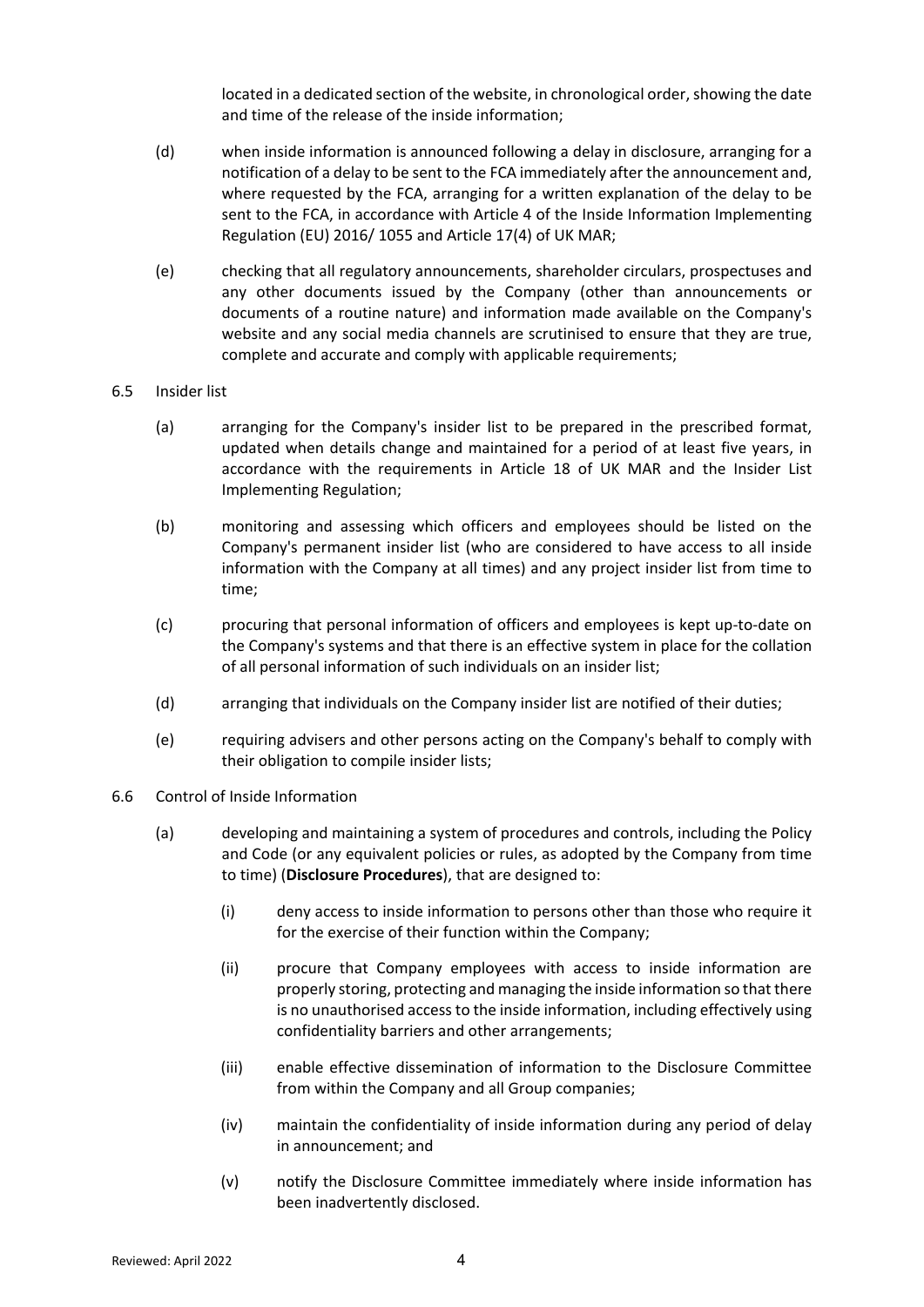- (b) implementing the Disclosure Procedures, including where appropriate arranging for the dissemination of guidelines and training;
- (c) monitoring compliance with the Disclosure Procedures; and
- (d) reviewing the Disclosure Procedures periodically on an annual basis.
- 6.7 Records
	- (a) arranging for the following records to be fully completed and kept for a period of at least five years:
		- (i) the Company's insider list;
		- (ii) records of a delay in disclosure of inside information;
		- (iii) any notifications or explanations sent to the FCA in relation to a delay in disclosure of inside information;
		- (iv) all decisions of the Disclosure Committee and reasons for such decisions, including instances when the Disclosure Committee decides that information is not inside information; and
		- (v) any procedures put in place or changes to procedures designed for the effective dissemination of information.
	- (b) arranging for the relevant records to identify clearly the individuals responsible for making certain decisions.

#### **7 Reporting responsibilities**

- 7.1 The Disclosure Committee chairman:
	- (a) shall report as soon as practicable to all Directors not present at any Disclosure Committee meeting on any decision to make a regulatory announcement; and
	- (b) will also report formally to the Board on its proceedings after each meeting.
- 7.2 The Disclosure Committee shall:
	- (a) make whatever recommendations to the Board it deems appropriate on any area within its remit where action or improvement is needed; and
	- (b) maintain appropriate records of its meetings and of all material discussions and key decisions, including ensuring that entries in the Company's disclosure register are maintained.

# **8 Other**

The Disclosure Committee shall:

8.1 have unrestricted access to sufficient resources in order to carry out its duties, including access to the company secretariat for assistance as required;